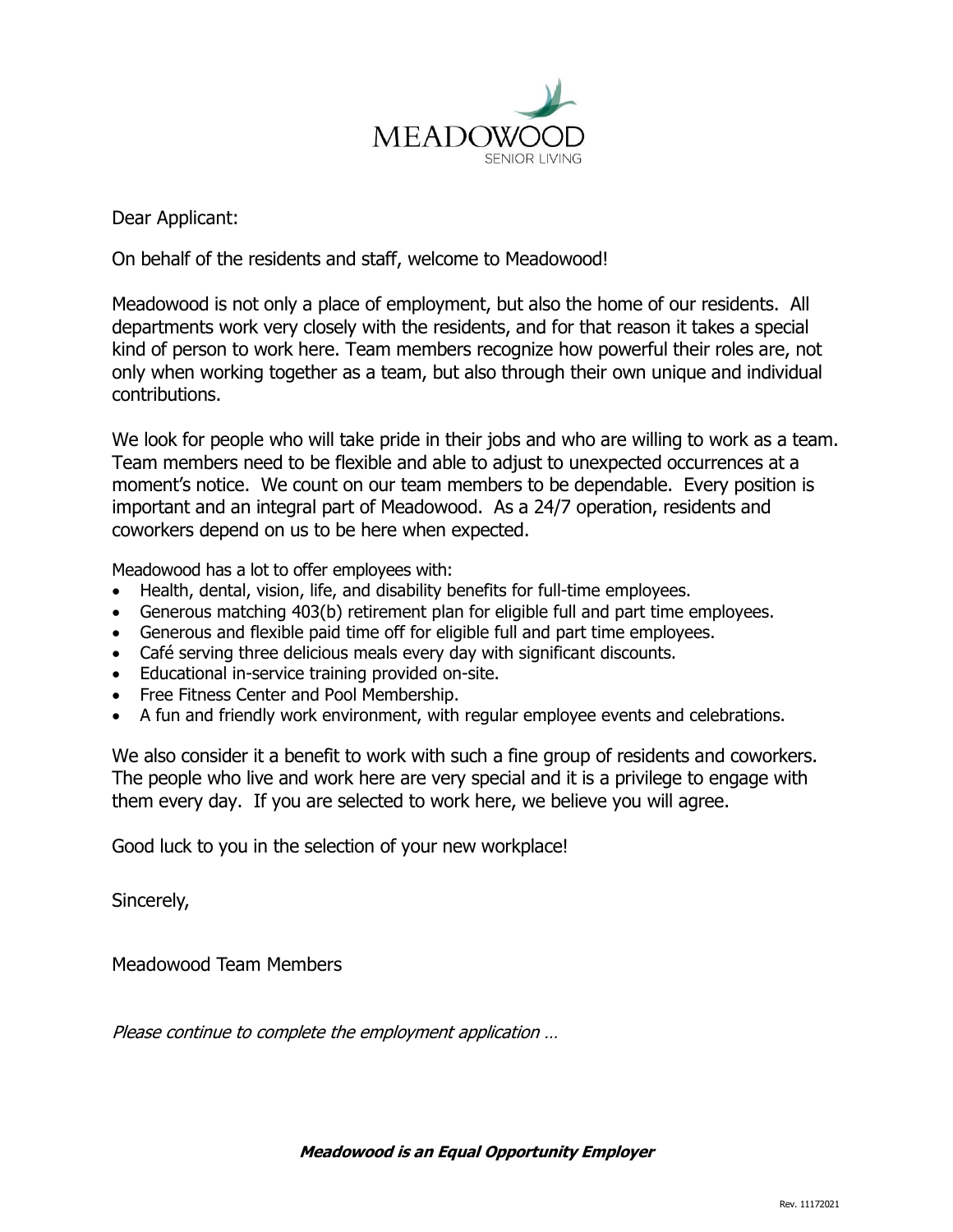**M E A D O W O O D**

3205 Skippack Pike; PO Box 670 Worcester PA 19490-0670

### **Application for Employment**

- 1. Date of application:
- 2. Please list all names you have used, starting with your current name first:

| Current Name: _____                                                                                                                                                                                                            |                   |   |              |         |          |                                                                                   |    |    |            |    |
|--------------------------------------------------------------------------------------------------------------------------------------------------------------------------------------------------------------------------------|-------------------|---|--------------|---------|----------|-----------------------------------------------------------------------------------|----|----|------------|----|
|                                                                                                                                                                                                                                | (last)<br>(first) |   |              |         | (middle) |                                                                                   |    |    |            |    |
|                                                                                                                                                                                                                                |                   |   |              | (first) |          |                                                                                   |    |    |            |    |
|                                                                                                                                                                                                                                |                   |   |              |         |          | (middle)                                                                          |    |    |            |    |
|                                                                                                                                                                                                                                |                   |   |              |         |          |                                                                                   |    |    |            |    |
|                                                                                                                                                                                                                                |                   |   |              |         |          |                                                                                   |    |    |            |    |
|                                                                                                                                                                                                                                |                   |   |              |         |          | 4. Email: _______________________________Cell Phone: ____________________________ |    |    |            |    |
| 5. Position Desired: University of the Second Second Second Second Second Second Second Second Second Second Second Second Second Second Second Second Second Second Second Second Second Second Second Second Second Second S |                   |   |              |         |          |                                                                                   |    |    |            |    |
| 6. <b>Education</b> : Circle the highest grade completed.                                                                                                                                                                      |                   |   |              |         |          |                                                                                   |    |    |            |    |
| 1<br>2                                                                                                                                                                                                                         | 3                 | 4 | 5.           | 6       | 7        | 8                                                                                 | 9  | 10 | 11         | 12 |
|                                                                                                                                                                                                                                |                   |   | Name/Address |         | From     |                                                                                   | To |    | Grad. Date |    |
| High School:                                                                                                                                                                                                                   |                   |   |              |         |          |                                                                                   |    |    |            |    |
| College:                                                                                                                                                                                                                       |                   |   |              |         |          |                                                                                   |    |    |            |    |
| Other:                                                                                                                                                                                                                         |                   |   |              |         |          |                                                                                   |    |    |            |    |
|                                                                                                                                                                                                                                |                   |   |              |         |          |                                                                                   |    |    |            |    |
| 7. <b>Skills</b> : Please Complete if applicable:                                                                                                                                                                              |                   |   |              |         |          |                                                                                   |    |    |            |    |
|                                                                                                                                                                                                                                |                   |   |              |         |          |                                                                                   |    |    |            |    |
|                                                                                                                                                                                                                                |                   |   |              |         |          |                                                                                   |    |    |            |    |
|                                                                                                                                                                                                                                |                   |   |              |         |          |                                                                                   |    |    |            |    |
| d. Typing Speed: _________ WPM                                                                                                                                                                                                 |                   |   |              |         |          |                                                                                   |    |    |            |    |
|                                                                                                                                                                                                                                |                   |   |              |         |          |                                                                                   |    |    |            |    |
|                                                                                                                                                                                                                                |                   |   |              |         |          |                                                                                   |    |    |            |    |
|                                                                                                                                                                                                                                |                   |   |              |         |          |                                                                                   |    |    |            |    |

8. **Employment Source**: How did you learn about employment possibilities with Meadowood? If you are responding to a newspaper or on-line ad, please provide newspaper or website and date of ad. If you were referred by a current employee, please provide the first and last name of the employee.

Source:

#### **Meadowood is an Equal Opportunity Employer**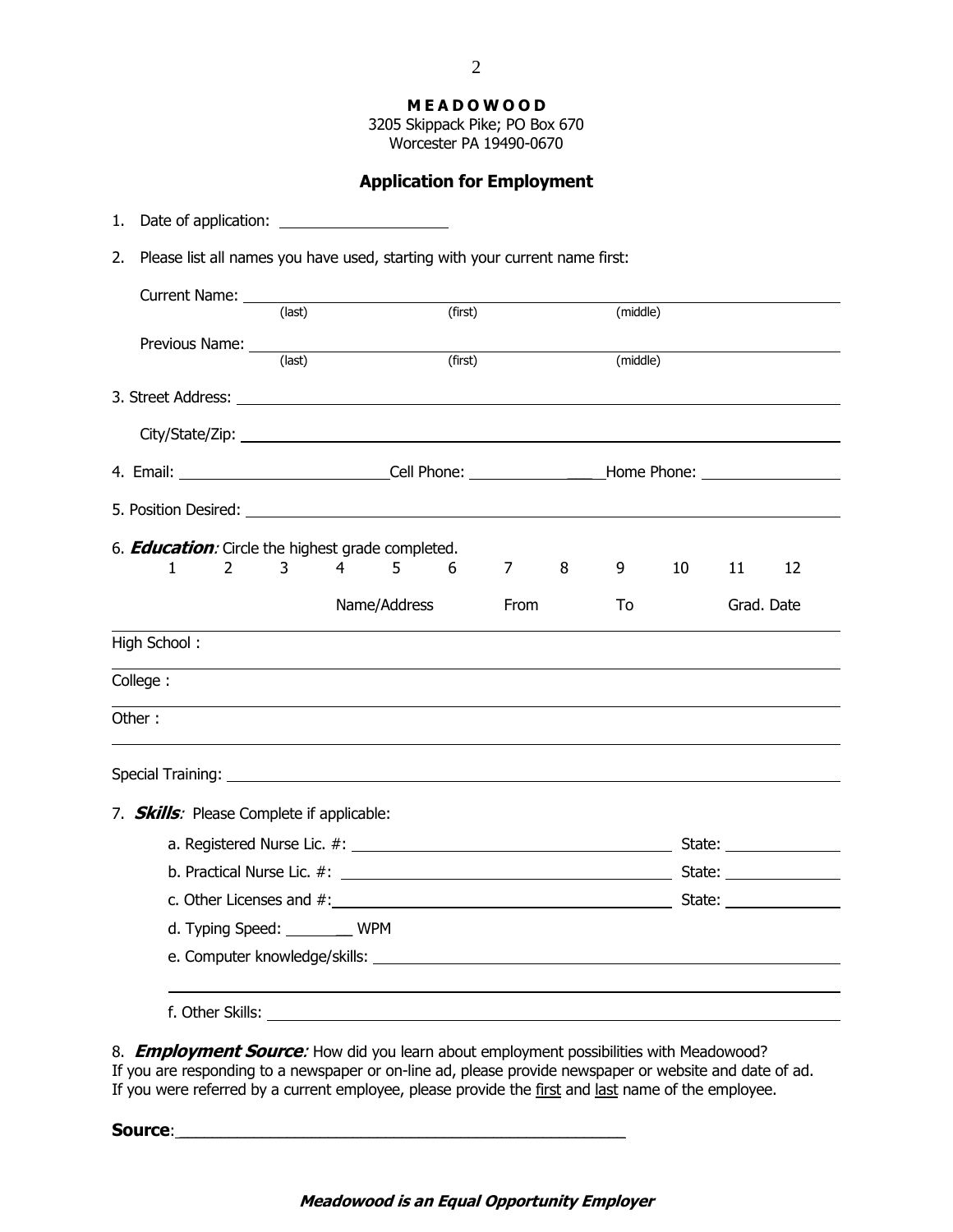|                           | 9. Have you ever been employed by Meadowood? _____ Yes _____ No                                                                                                                                                                                                                                                                 |
|---------------------------|---------------------------------------------------------------------------------------------------------------------------------------------------------------------------------------------------------------------------------------------------------------------------------------------------------------------------------|
|                           | 10. Why are you interested in working for Meadowood? ___________________________                                                                                                                                                                                                                                                |
|                           | 11. Have you ever worked in a senior living community or other health care facility? _____ Yes ______ No                                                                                                                                                                                                                        |
|                           | 12. When would you be available to begin work if offered a position of employment?                                                                                                                                                                                                                                              |
| 13. Are you interested in | full-time work? ______ Yes ______ No<br>part-time work? ______ Yes ______ No<br>pool/prn work? _______ Yes _______ No<br>seasonal/temporary work? ______ Yes ______ No                                                                                                                                                          |
|                           | If temporary or seasonal, please explain (include dates available): ________________________________                                                                                                                                                                                                                            |
|                           | 14. Are there any hours during the day when you would not be available to work at Meadowood?                                                                                                                                                                                                                                    |
| 15. Are you available for | night shift? _________ Yes __________ No<br>weekends? ________ Yes ________ No<br>holidays? ___________ Yes ___________ No                                                                                                                                                                                                      |
|                           | 16. Have you ever had a problem involving absenteeism or lateness? ______ Yes ______ No                                                                                                                                                                                                                                         |
|                           | 17. Have you ever been discharged from any place of employment? _______ Yes _____<br>No<br>If yes, give details: <u>example and a series of the series of the series of the series of the series of the series of the series of the series of the series of the series of the series of the series of the series of the ser</u> |
|                           | 18. Have you ever been discharged from employment due to abuse of clients or residents?                                                                                                                                                                                                                                         |
|                           | 19. Have you been or are you currently excluded from participation in any Federal Health Care program?                                                                                                                                                                                                                          |
| Yes $\_\_$                | 20. Are you prepared to present proof of United States citizenship or immigration status?<br>No                                                                                                                                                                                                                                 |

3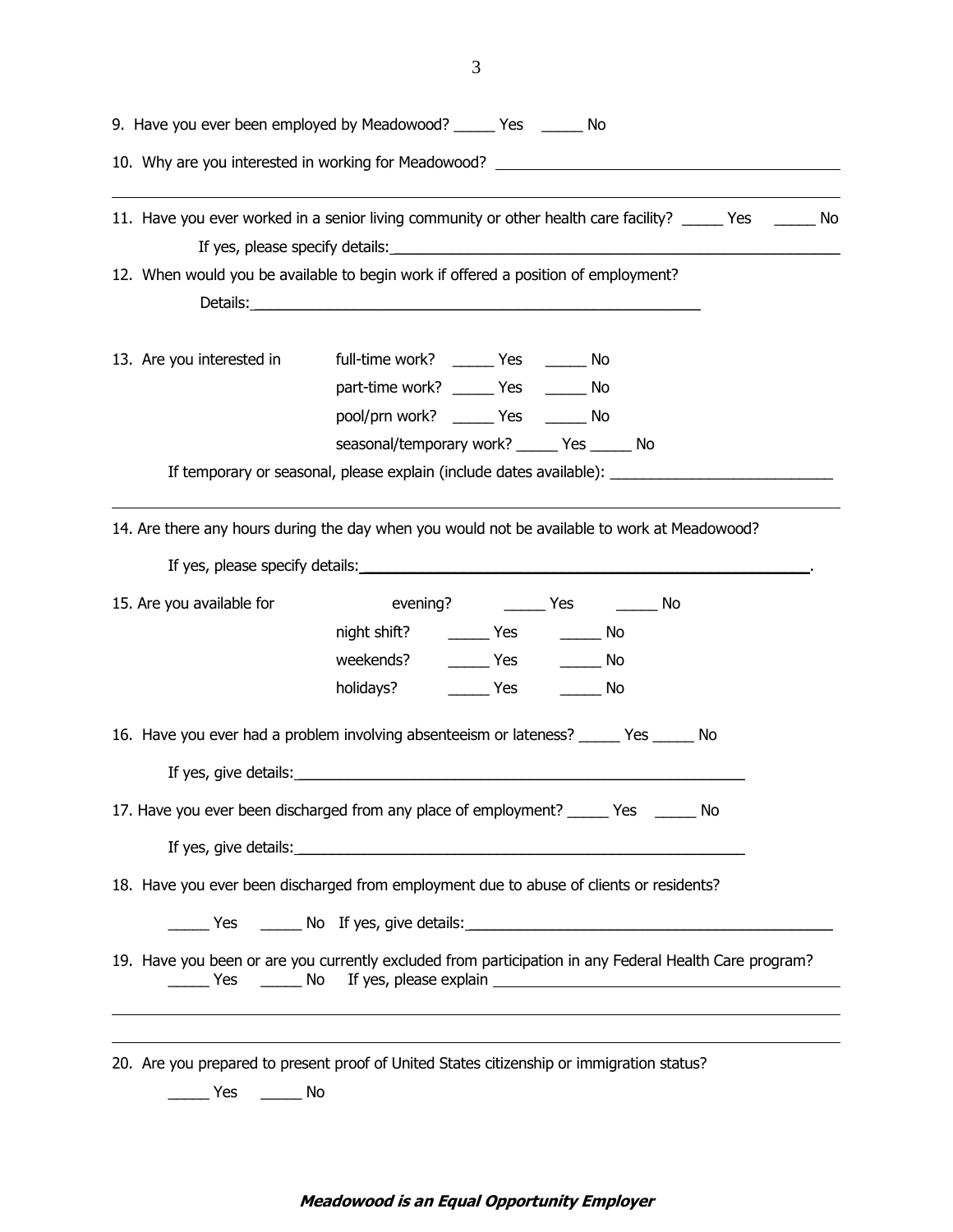# 21. **Employment Record:** Are you employed now? \_\_\_\_\_ Yes \_\_\_\_\_ No

If yes, may we contact your present employer? \_\_\_\_\_ Yes \_\_\_\_\_ No

NOTE: If you used a maiden name or another name with previous employers, please give that name.

| <b>LIST CURRENT OR LAST JOB FIRST</b>                           |                 |               |               |  |  |  |
|-----------------------------------------------------------------|-----------------|---------------|---------------|--|--|--|
| Name of Employer:                                               |                 |               |               |  |  |  |
| Address (city, state, zip):                                     |                 |               |               |  |  |  |
| Phone number:                                                   |                 |               |               |  |  |  |
| Name of person to contact for reference (immediate supervisor): |                 |               |               |  |  |  |
| Your Job Title:                                                 |                 | Major Duties: |               |  |  |  |
| Reason for Leaving:                                             |                 |               |               |  |  |  |
| <b>Employment Dates</b>                                         | From (mm/yyyy): |               | To (mm/yyyy): |  |  |  |
| Salary                                                          | \$              | Per:          |               |  |  |  |
| Name of Employer:                                               |                 |               |               |  |  |  |
| Address (city, state, zip):                                     |                 |               |               |  |  |  |
| Phone number:                                                   |                 |               |               |  |  |  |
| Name of person to contact for reference (immediate supervisor): |                 |               |               |  |  |  |
| Your Job Title:                                                 |                 | Major Duties: |               |  |  |  |
| Reason for Leaving:                                             |                 |               |               |  |  |  |
| <b>Employment Dates</b>                                         | From (mm/yyyy): |               | To (mm/yyyy): |  |  |  |
| Salary                                                          | \$              | Per:          |               |  |  |  |
| Name of Employer:                                               |                 |               |               |  |  |  |
| Address (city, state, zip):                                     |                 |               |               |  |  |  |
| Phone number:                                                   |                 |               |               |  |  |  |
| Name of person to contact for reference (immediate supervisor): |                 |               |               |  |  |  |
| Your Job Title:                                                 |                 | Major Duties: |               |  |  |  |
| Reason for Leaving:                                             |                 |               |               |  |  |  |
| <b>Employment Dates</b>                                         | From (mm/yyyy): |               | To (mm/yyyy): |  |  |  |
| Salary<br>\$                                                    |                 | Per:          |               |  |  |  |

# 22. **Personal References** Please list three (do not use relatives).

| Print Name and Occupation | Years Known | Phone Number | <b>Address</b> |
|---------------------------|-------------|--------------|----------------|
| . .                       |             |              |                |
| <u>.</u>                  |             |              |                |
| .ر                        |             |              |                |